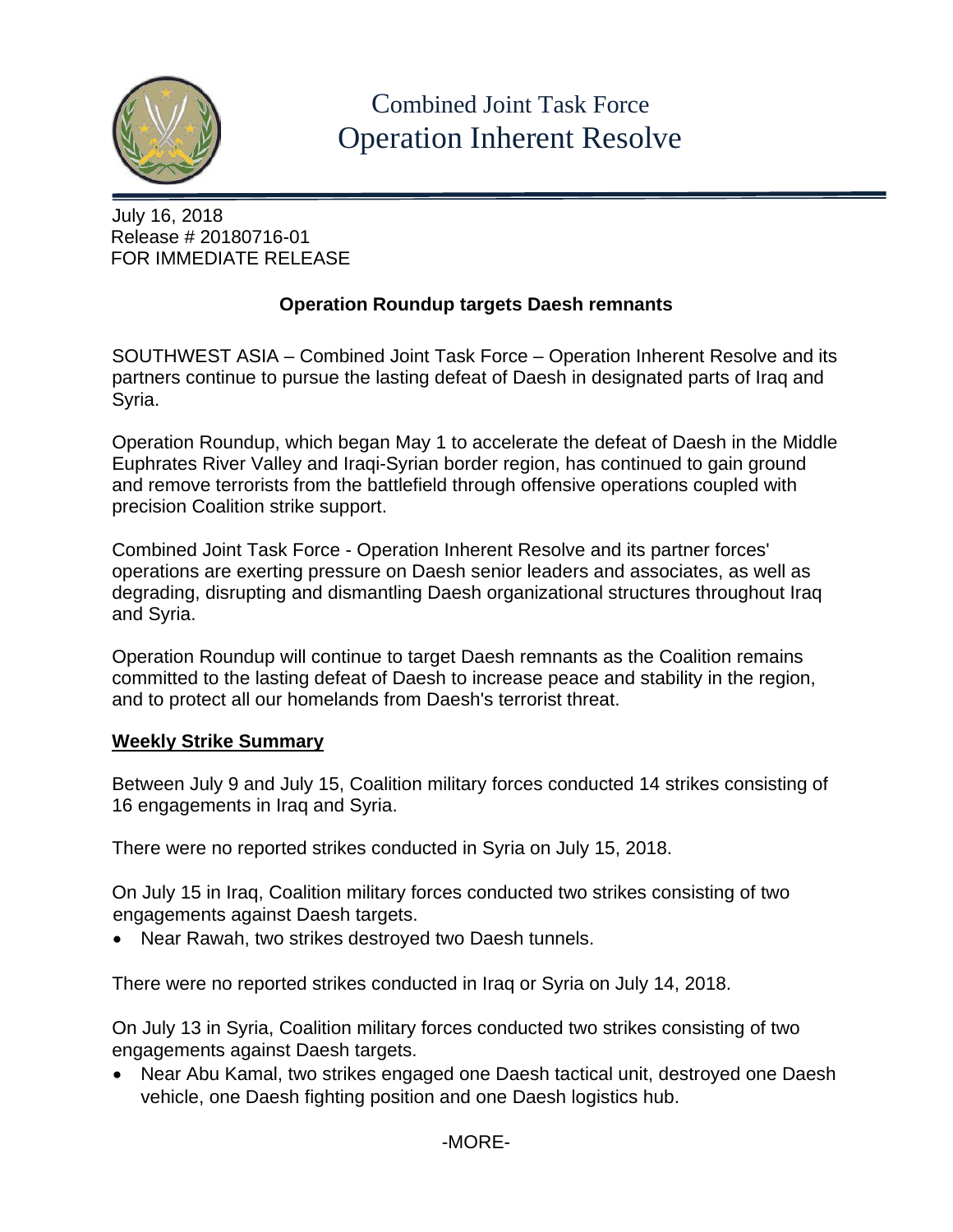

There were no reported strikes conducted in Iraq on July 13, 2018.

On July 12 in Syria, Coalition military forces conducted four strikes consisting of four engagements against Daesh targets.

• Near Abu Kamal, four strikes engaged one Daesh tactical unit, destroyed one Daesh logistics hub, one Daesh fighting position, one Daesh supply route and two Daeshheld buildings.

There were no reported strikes conducted in Iraq on July 12 2018.

On July 11 in Syria, Coalition military forces conducted two strikes consisting of two engagements against Daesh targets.

• Near Abu Kamal, two strikes destroyed two Daesh supply routes

There were no reported strikes conducted in Iraq on July 11, 2018.

On July 10 in Syria, Coalition military forces conducted one strike consisting of one engagement against Daesh targets.

• Near Abu Kamal, one strike engaged one Daesh tactical unit and destroyed one Daesh vehicle.

There were no reported strikes conducted in Iraq on July 10, 2018.

On July 9 in Syria, Coalition military forces conducted two strikes consisting of two engagements against Daesh targets.

• Near Abu Kamal, two strikes engaged one Daesh tactical unit, destroyed one Daesh logistics hub and two Daesh fighting positions.

On July 9 in Iraq, Coalition military forces conducted one strike consisting of three engagements against Daesh targets.

• Near Diyala, one strike engaged one Daesh tactical unit and destroyed two Daesh motorcycles, one Daesh-held building, one Daesh vehicle and one Daesh supply cache.

This Coalition strike release contains all strikes conducted by fighter, attack, bomber, rotary-wing, or remotely piloted aircraft, rocket propelled artillery and ground-based tactical artillery.